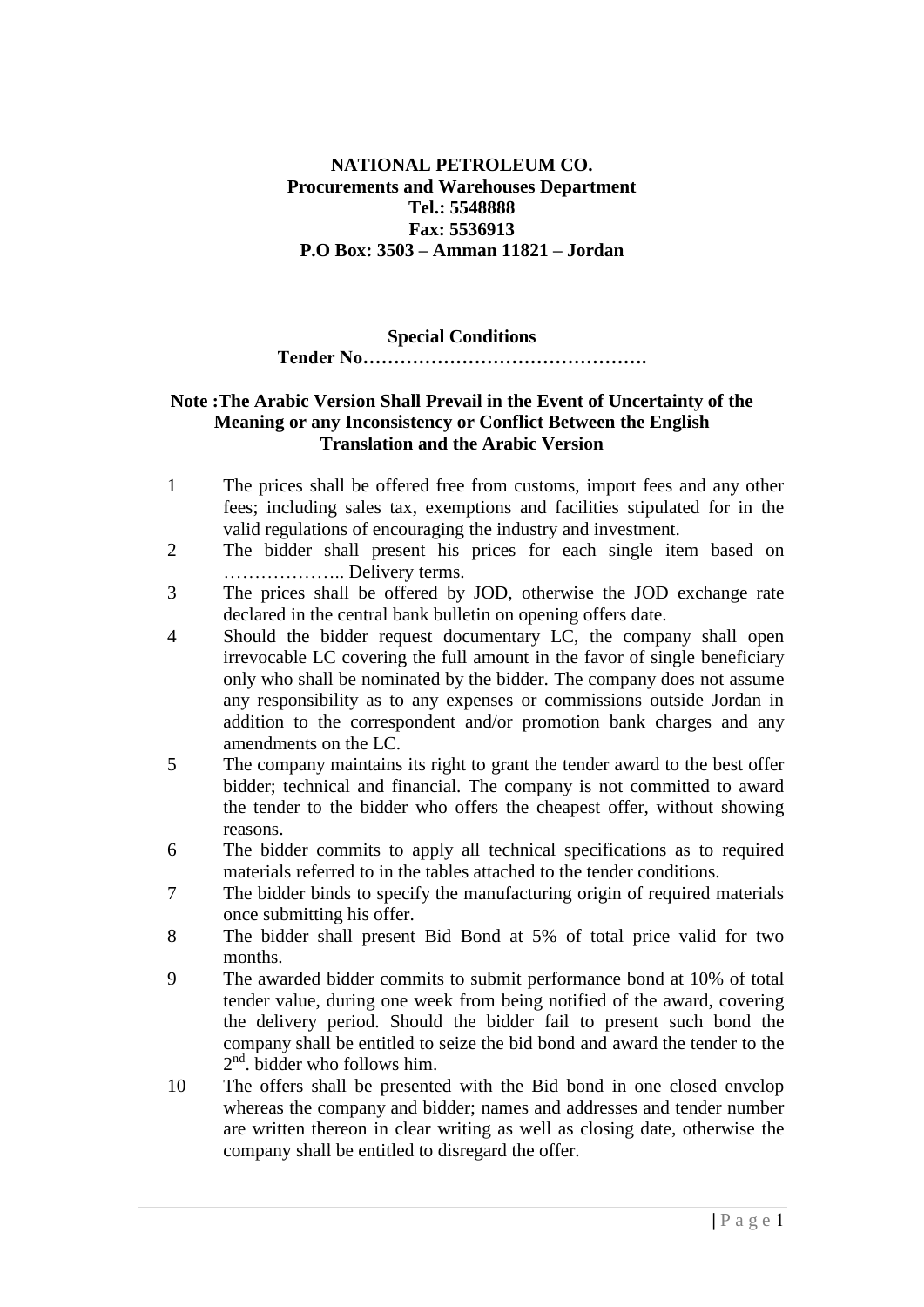- 11 The offers which are not signed in due manner or received later than fixed delivery time shall not be accepted. Moreover, the incomplete offers, in terms of address, price, documents & bid bonds shall also be disregarded.
- 12 The bidder shall fix the time needed for materials delivery to the agreed upon destination, such time shall be calculated from date of award notification. Supplying and delivery of the materials is important and shall be taken into account once issuing the award.
- 13 The winner shall present certificate of origin of the supplied materials stipulated for in the tender invitation.
- 14 In order to facilitate the clearing procedures and obtaining the exemption letters, the winner shall submit the shipping documents issued in the name of National Petroleum Company.
- 15 The winner shall pay stamps fees due on the tender during maximum period of one week from date of award notification; i.e. 0.006 of the award value.
- 16 Delayed delivery is not allowed, otherwise the general manager of the company shall impose penalty on the winning bidder @ 0.005 of delayed goods value/delayed day. Should the delay period is less than one week, the bidder is exempted from such penalty. If the delay term exceeds seven days, the penalty shall be calculated from the first delayed day, provided that total imposed penalty shall not exceed 10% of delayed goods value, and further the delayed period shall not exceed 3 weeks.
- 17 Should the winning contractor abstain from supplying the materials during the scheduled term, the general manager shall have the right to take any of the following procedures:
	- a. Cancelling the award decision and seizing the bid bond value
	- b. Buying the materials from another source on the bidder account and charging him by the costs, expenses and differences in the prices.
	- c. Carrying out any other suitable procedures.
- 18 The winner is not entitled to claim the differences originating from currency exchange in case it is changed, or claiming the loss or damage value that he may suffer due to carrying out his obligation.
- 19 The local bidder shall submit registration certificates in the Ministry of Industry and Trade and Amman chamber of commerce within the offer documents.
- 20 The offer shall be deposited by the bidder in the offers box at Secretary of tenders commission before the closing date. Any offer received after such date shall be disregarded and returned, closed, to its source.
- 21 Materials' delivery commences after one week since award notification date and not offer's opening date.
- 22 The company shall have the right to fractionate the tender as it deems fit.
- 23 The winning bidder binds to pay the advertisement cost in local newspapers.
- 24 Closing date is fixed at 12:00 noon on ……………………..
- 25 For more inquires please contract the procurement and warehouses department / materials section.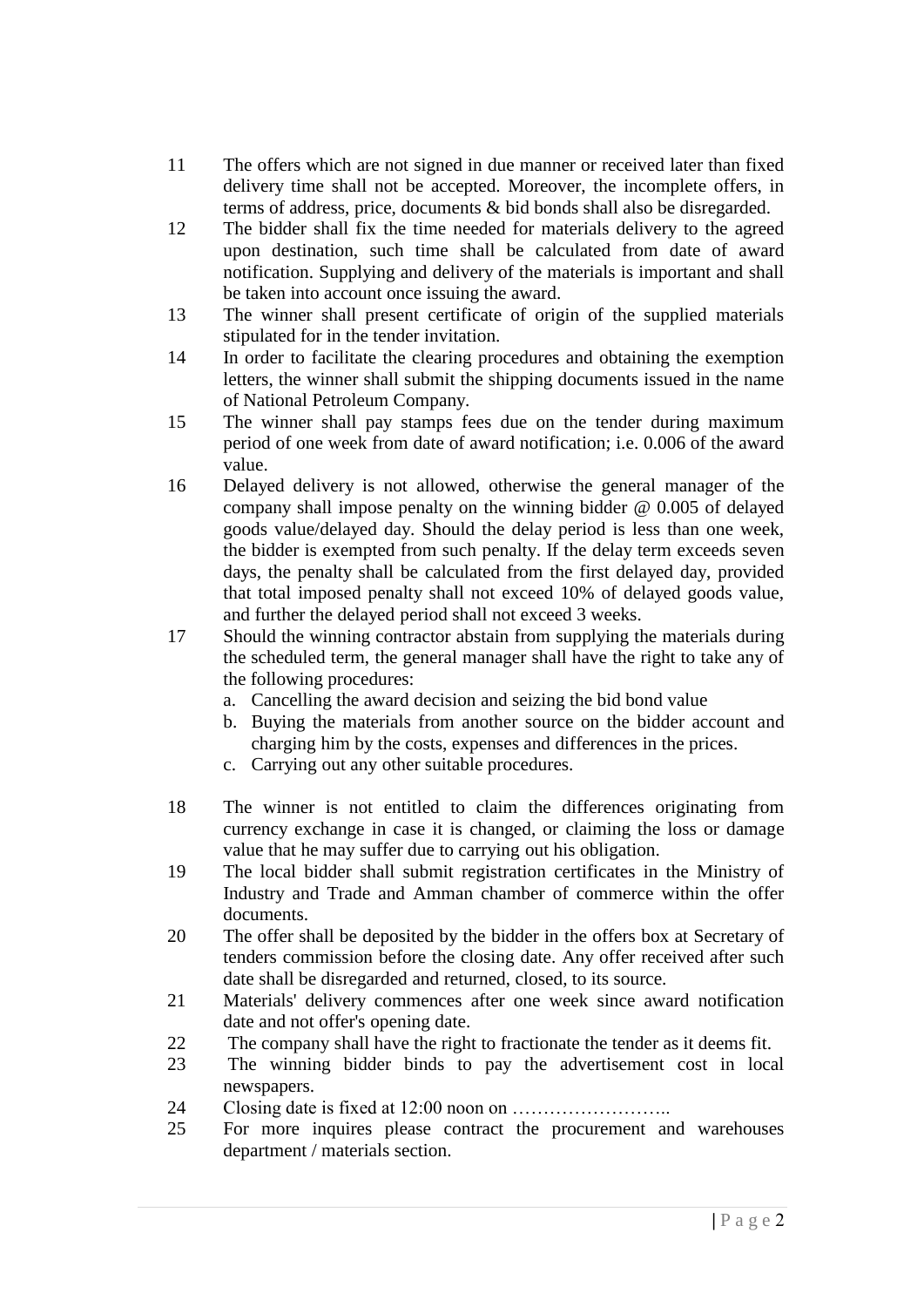# **Appendix No. (1) General Conditions**

# **Tenders Regulations No. (1) of 2000**

**Regulations set out for regulating the tenders procedures and general conditions to follow in hiring contractors.**

## **a. Bid Bonds**

- 1 The bidder shall attach financial deposit; Bank Bond, or attested check issued by any of the licensed banks or financial institutions practicing its activities in the Kingdom to the favor of National petroleum Co.,. The value of such bond is ( ) JOD, and to be valid for sixty days from date of offers closing date, except the tender invitation stipulates otherwise.
- 2 The Bid bonds shall be handed back to its submitters pursuant to:
	- a. Those that are not awarded the tender, and the issued award decision acquires the absolute degree.
	- b. Those whose offers validity is over and do not wish to renew based on their written demand.
	- c. Those who win the award after submitting the performance bond

## b. **Performance Bond**

- 1 The bidder is considered committed to submit performance bond for the awarded bid; represented by Bank Bond or certified check issued from any licensed bank or financial institution in Jordan. The bond value shall be minimum 10% of the total price for supplies and 15% for works or technical services awarded thereto or the value estimated by the tenders' commission for unlimited value awards and further for the period fixed by the General Manager or his representative in the award letter.
- 2 It is not allowed to offer bond for more than one tender, and it is allowed to accept one bid bond and performance bond for same tender, if such bond includes free text as to such issue, taking into account the value and validity sufficiency as to performance bond.
- 3 The performance bond shall be delivered back to the contractor after carrying out all its obligations in the contract and such delivery shall be made via written demand to release the bond, after submitting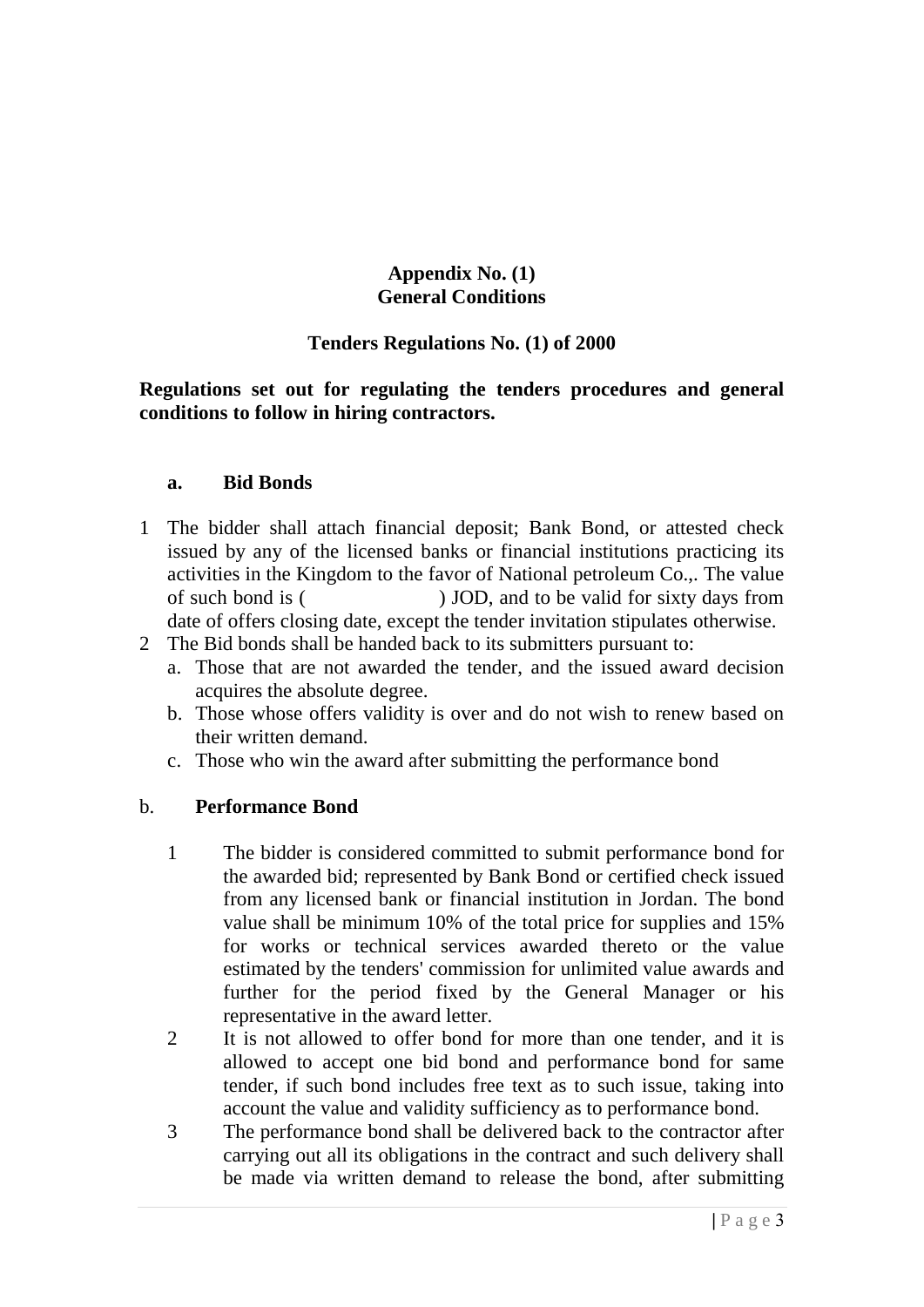maintenance bond and bad workmanship bond if the tender conditions include thereof.

# **c. Maintenance Bond**

If the special conditions of the tender require such bond and shall be offered via bank bond or certified check issued from licensed bank or financial institution practicing its business in Jordan at minimum 5% of supplies value or guaranteed works. Such bond shall be delivered back to the contractor after fulfilling all his obligations. Should the contract fail to submit such maintenance bond, the company shall have the right to seize the deposit value, perform maintenance on the contractor account and charging him by the prices differences.

# **d. Bad workmanship bond**

- 1 Notary bond shall be submitted to guarantee the bad workmanship if stipulated for in the tender conditions. The period of such bond shall be at least for one year as to all supplies in addition to 15% of its value.
- 2 If bad workmanship is confirmed the contractor shall replace the supplies with other new supplies during two months maximum. The company shall have the right to impose penalty that suits the period of replacing the supplies, damages and expenses originating there from. The guarantee term shall be re-calculated since date of offering the new supplies.
- 3 If the contractor fails to carry out the foregoing, the bond value shall be collected in full pursuant to procurements and works system or any other mean. 15% of supplies value that suffer bad workmanship shall be deposited in the company account and the remaining value shall be allocated to buy the supplies on the contract account. Also the contractor shall pay all supplies cost, expense or damages that the company may suffer.
- 4 The bond shall be released after the fixed period end and no bad workmanship cases are registered.

# **e. Submitting offers by the bidder**

1 The bidder shall prepare his offer based on the invitation documents after reading such documents and understands its contents. In case of any shortage in such documents, the contractor shall require such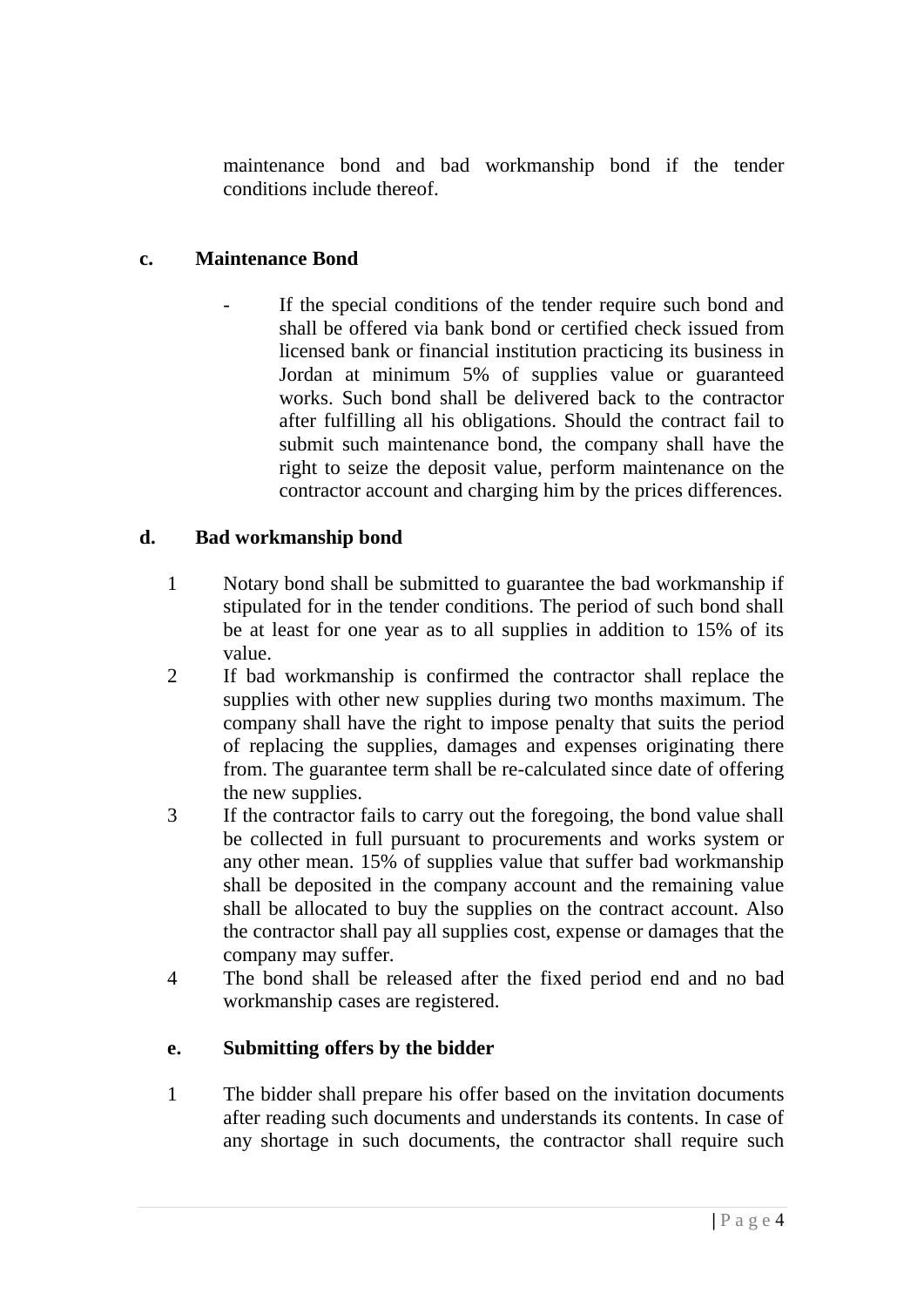missing documents from the company, otherwise he shall bear or outcomes originating there from.

- 2 The bidder shall prepare his offer and prices via tables and forms attached to the invitation, signing, sealing all the invitation documents and attaching thereof to his offer. The contractor may add extra documents or information he wishes to add and deems fit for his offer. He has to mention its complete address in his offer; PO Box No, Tel, Fax, e mail if any, to serve any correspondences thereto. All correspondences served to such address or via post or any other mean as if received by the contractor in due time.
- 3 The offer shall be prepared in two counterparts (original and copy) duly printed or written in blue dry ink Free of deletion, modification and erasure or addition. If the circumstances require the foregoing the contractor must sign in red dry ink besides such amendments. The price shall be inserted in figure and letters. The contractor shall also insert the unit and total price for all items or article. The price is considered including packaging & packing as to the supplies, otherwise the company may ignore the offer.
- 4 The bidder, once requested, may offer data and due documents including his expertise, technical & financial capacity, his services or any other requirements to confirm his ability to fulfill his obligations and the tender requirements.
- 5 The bidder shall submit his offer via two separate counterparts with the Bid Bond in one closed envelop, unless the tender invitation stipulates otherwise. His name and address shall be inserted therein as well as tender number & closing date, otherwise the company shall have the right to disregard such offer.
- 6 The offer shall be deposited before the closing date to avoid any emergency sequences. Any offer reaches the tenders box after the closing date shall be ignored and returned to its source duly closed. If the address is not complete, the offer shall be opened by the company, to locate the exact address and dispatch the offer back to its owner.
- 7 Offers received directly, via fax, telex, phone or E mail are not accepted unless the special conditions stipulate otherwise.
- 8 The offers which lack signature and seal of the bidder, un-completed, or not clear are not accepted.
- 9 The bidder shall include his offer samples, if required via the special conditions. If the samples cannot be transited, time and place to be examined shall be fixed, otherwise the company has the right to disregard such offer.
- 10 The bidder has to attach to its offer; catalogues, technical information, statistics to identify the offered supplies, works or
	- **|** P a g e 5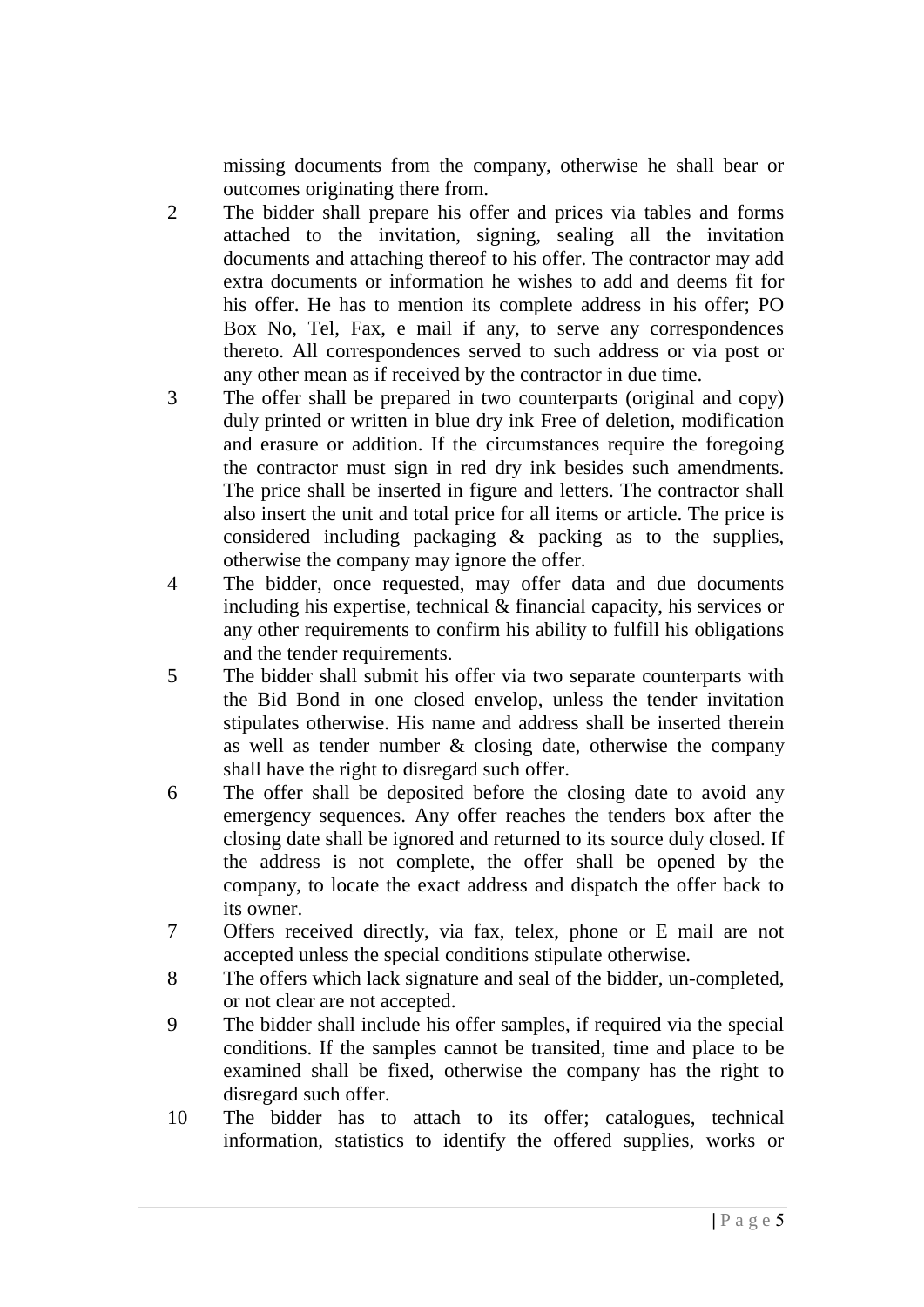services in either English or Arabic language, otherwise the company may ignore his offer without any right to be contested.

- 11 Packing or packaging shall be made at good commercial level, showing the packaging method without any extra costs. All boxes, bags and packaging materials remain owned by the company unless the special conditions stipulate otherwise.
- 12 The Bidder binds to keep his offer valid for sixty days following closing date, unless the special conditions stipulate otherwise.
- 13 Offers to supply all or part of quantities or services are not accepted, unless the special conditions stipulate otherwise.
- 14 Should the delivery date of supplies, services or works is not fixed in the tender invitation, the bidder shall fix such period, otherwise the delivery is considered to be made immediately; during one week since date of signing the purchase order or agreement.
- 15 The bidder shall show the country of origin of his supplies, name of manufacturer, brand, commercial name, Model, number on the catalogue or brochure as to offered supplies.
- 16 The bidder shall offer separate table with his offer as to spare parts for such parts recommended by the manufacturing company for a period of ( ) in normal usage, showing the part number, qty, unit price and total price. Such prices are obligatory on the bidder for the referred to period. Such spare parts shall be new and original brand.
- 17 If the tender invitation included certain trademark or specifications as to offered supplies, this does not represent restriction but indication as to the characteristics and specifications of the required supplies. The bidder may offer alternative supplies that carry same specifications and features, and could fulfill the purposes to be achieved in the same level as the fixed ones.
- 18 The bidder offer is considered assurance that his offer is not presented based on a relationship with another bidder for a material or more included in his offer. In all cases, the single bidder is not allowed to offer two offers for same supplies or works whether in his name or jointly with other name. In such case both offers shall be ignored. The bidder has to offer one fixed offer. He may attach to its offer some alternatives, provided that the Bid Bond value shall be in line with the offer value or alternative one whichever is higher.
- 19 The bidder efficiency shall be taken into account in terms of financial and ability to fulfill its obligations once studying and analyzing the offers.
- 20 Offers' prices presented for supplies and/or works shall be compared by defining the cheapest applicable offer provided to exclude the value of any additions, spare parts or items which are required to be priced in the tender invitation. The company may accept additions and spare parts in the winning offer.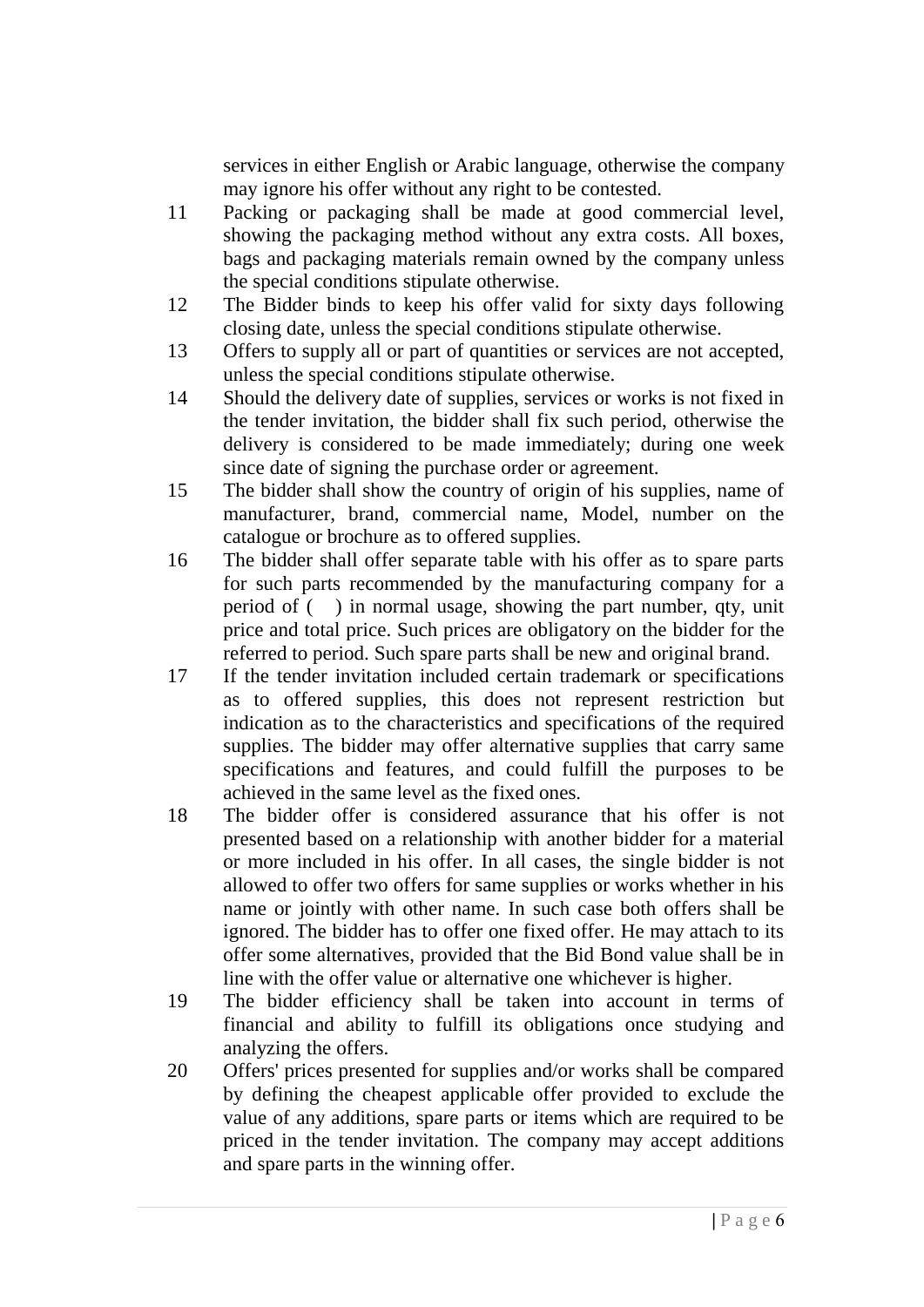- 21 The tender shall be awarded to the best offer owner; prices, quality, delivery, implementation, financing conditions, financial, technical and commercial ability of the owner of the best offer. In case of prices, qty & ability equality the tender may be divided, if possible, and beneficial to the company, among equal offers bidders based on circumstances as to supplying materials or carrying out works, based on the demanding party and the tenders commission assessment to take decision, provided that division decision is already issued in the tender invitation.
- 22 Studying the offers shall start by the technical issue to define the suitable offers and specifications. Non-applicable offers shall be excluded based on special reasons stipulated for in the decision.
- 23 If the company finds out that, the cheapest offer does not suit its interests; in terms of qty, services, works, financial, commercial or technical incompetency of the cheapest offer, the company is entitled to award the tender to the most suitable offer without mentioning justifications.
- 24 Once matching all the offers, and in case of any shortages therein, the required supplies, services or works shall be awarded to the offer that includes the best quality and most suitable prices (most suitable offer).
- 25 The company is entitled to cancel or re-invite for the tender if offered prices are high or any other material reasons.
- 26 Once studying the offers, the detailed price for local products and local contractors shall be taken into account.
- 27 The awarded contractor is not allowed to claim currency exchange differences in case of any changes thereof or claim the loss value or damage he suffers from carrying out the tender.
- 28 If the awarded contractor fails to supply the awarded materials or works or services, the General manager shall have the right to adopt any of the following procedures:
	- a. Exempt the contractor from supplying or carrying out the works and attach the bond value.
	- b. Purchasing the materials from any other source, and charging the contractor by all expenses, costs and prices' differences. The company shall collect its dues in such case, from all the contractor other dues entrusted to the company
- 29 Delays in delivery or carrying out the works are not allowed. In case of any delays in delivery or carrying out the General manager is entitled to:
	- a. Penalize the contractor by 0.005 of delayed goods value/delayed day in respect of supplies. If delay period does not exceed seven days the contractor is exempted from such penalty, whilst if the delay exceeds seven days the penalty shall be calculated since the